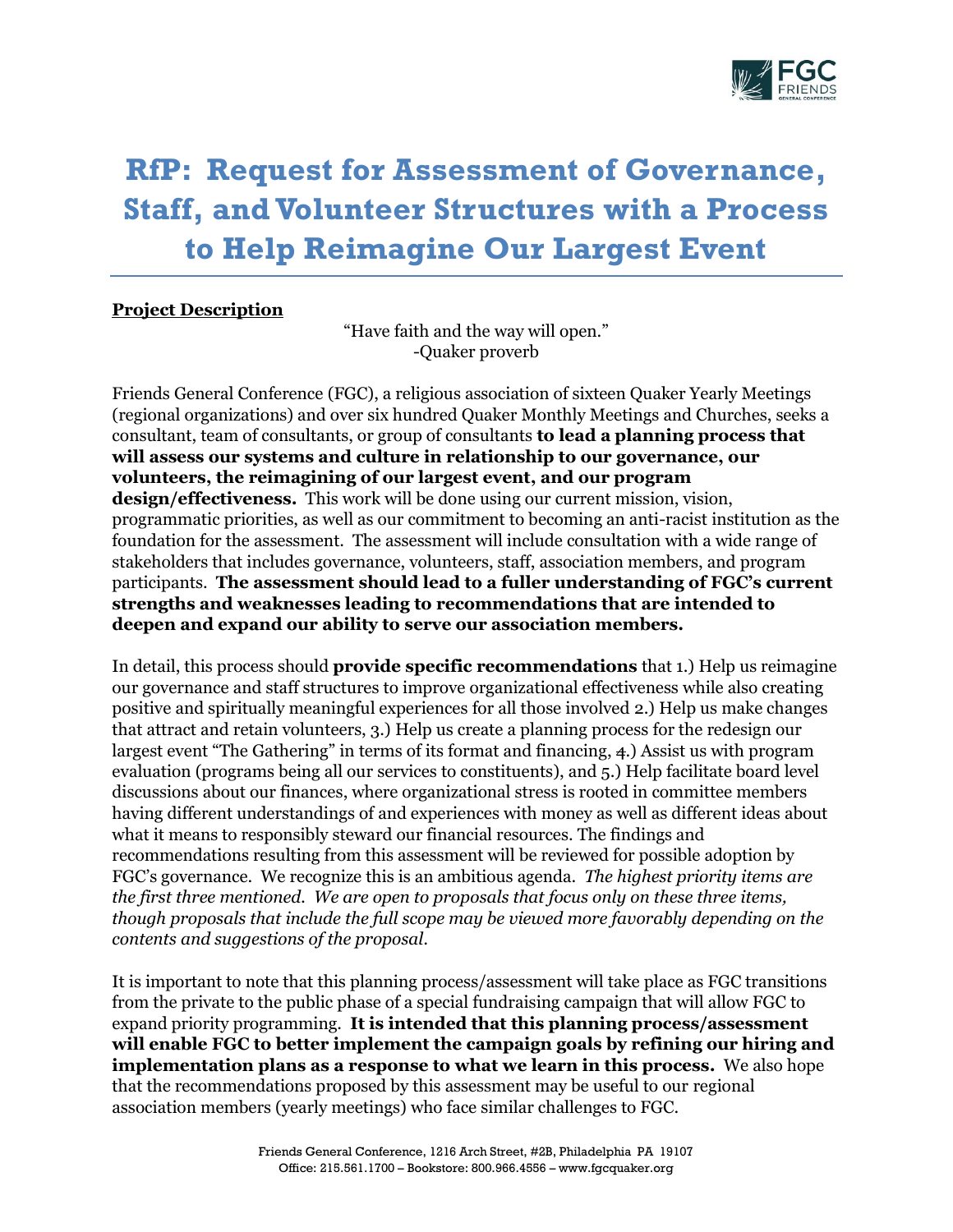

## **Background Information**

*Vision Statement: Friends General Conference, with Divine guidance, nurtures the spiritual vitality of the Religious Society of Friends (Quakers) by providing programs and services for Friends, meetings, and seekers. We envision a vital and growing Religious Society of Friends a faith that deepens spiritually, welcomes newcomers, builds supportive and inclusive community, and provides loving service and witness in the world.*

*FGC uses the following query (a question used as spiritual prompt for reflection and discussion) in all committees to help shift our culture towards becoming an anti-racist organization:*

*"How does this decision support FGC in its goal to transform into an active anti-racist faith community?"*

FGC serves roughly 35,000 Quakers (Friends) in North America (Canada, Caribbean, Mexico and the United States). Friends General Conference was founded to hold a biannual (now yearly) conference where issues of importance to Friends could be explored. Over time, specific programs and services were created to help support the needs of Friends as discussed at the conferences. This makes our mission and vision very open ended and therefore challenging in terms of setting priorities.

FGC Quakers are generally theologically liberal and often Universalist. FGC, given it's origin and theology, is not a traditional denominational body in that we do not exert authority over our membership. Rather, we are a service organization to our membership and membership in FGC is voluntary. In general, FGC seems well regarded by our membership though concerns about limited resources can sometimes create a relationship between FGC and its members that is perceived as simultaneously collaborative and competitive. With that said, and to demonstrate the general state of goodwill, our membership of regional (yearly meetings) and local (monthly meetings) congregations has expanded over the last decade.

To fulfill our vision, FGC provides, through 18 staff and 200+ volunteers, a wide range of programs, events and services such as the Gathering mentioned above, the Spiritual Deepening program (religious education), our Ministry on Racism program (anti-racism work), youth ministries, information sharing across our membership (being a connector), an online Quaker bookshop, QuakerPress, and so much more. Friends General Conference is structured as a volunteer-led organization and is governed by Central Committee, presently composed of 100+ members, who meet once a year to approve the budget, make changes to the by-laws, and approve program changes. Decisions at the board level are made using Quaker process to arrive at unity, but not unanimous decisions. As might be expected, large scale change often requires broad and deep consultation grounded in community worship to arrive at unity. Central Committee members are also some of our most dedicated programmatic volunteers. Central Committee members are often appointees of our association members (yearly and monthly meetings) and some individuals are invited to Central Committee membership directly by FGC's nominating committee. In between annual Central Committee meetings, the 30+ member Executive Committee takes up time sensitive issues usually meeting three or more times a year.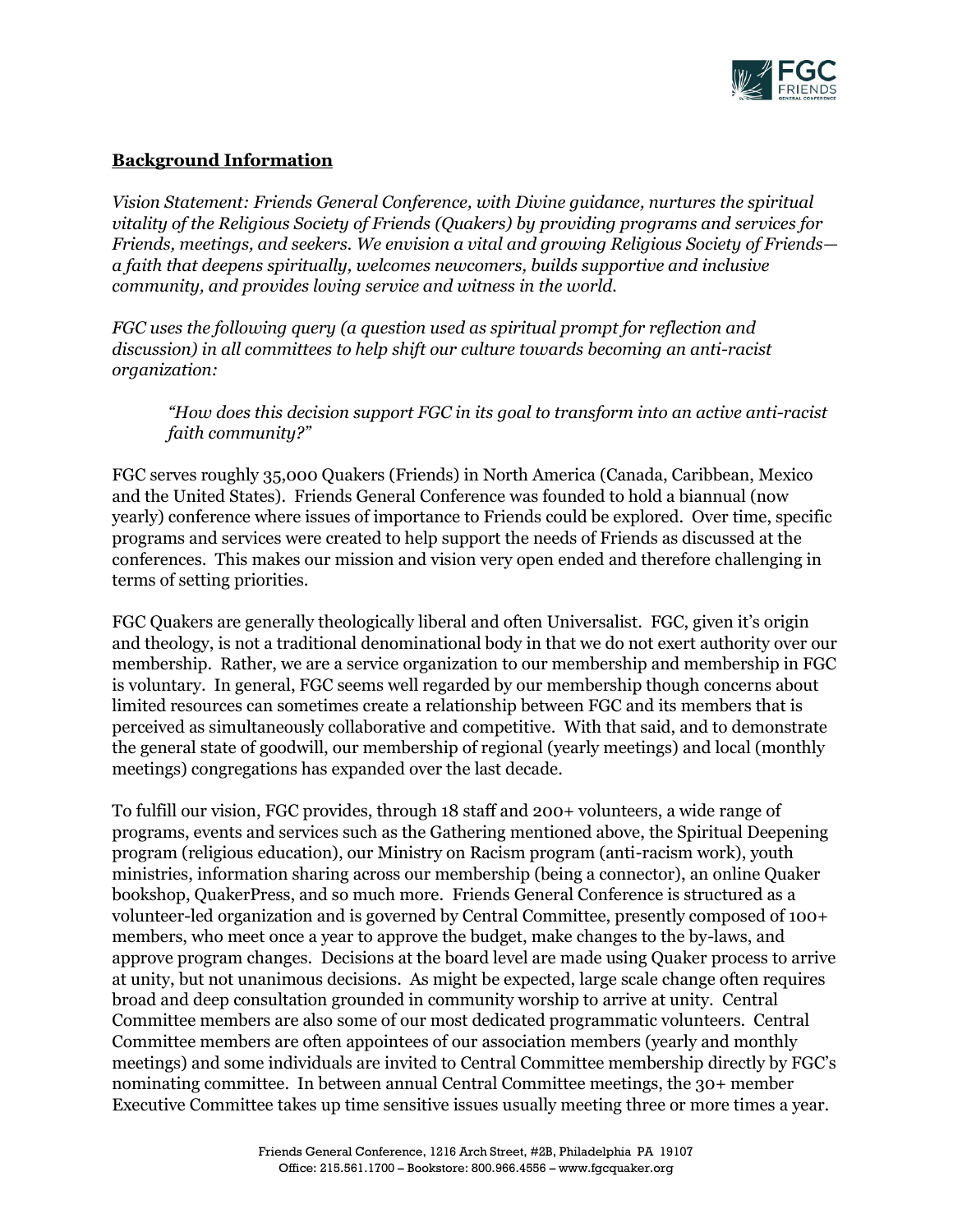

During the pandemic, FGC governance has conducted all meetings virtually and the experience of virtual governance and committee meetings is changing perceptions about how we might structure our work going forward.

As is true of many Christian lineage religious organizations, FGC's churches and meetings have started to experience declining attendance greatly exacerbated by the pandemic. Beyond the worrying impacts to local meetings and churches, declining participation also impacts FGC. Central Committee was 150+ members just seven years ago and we are now having great difficulty recruiting new governance/committee members. FGC uses standing committees to carry out its work (members have 3 year terms) and the declining number of committee members is calling into question our ability to deliver programs using our current model of volunteer-led/staff supported ministries. This issue is also manifesting across our member yearly and monthly meetings/churches. In terms of staffing, we are relatively stable with the Executive Director (General Secretary) having been in place for over ten years and several staff having been in place for five years or more. Staff stress, however, is very high due to consistently demanding workloads because of fewer volunteers, a program roster that exceeds current human resources, and the additional demands of the pandemic. Further, staff stress is sometimes exacerbated by our default practice of running most decisions through committees. Developing guidelines that might empower staff to take more of certain types of decisions might be beneficial to the organization. **Overall, restructuring our governance and staff structures, including how we attract, retain, utilize and support the ministry of volunteers is key to the future of our organization.**

Beyond governance reform and volunteer empowerment, FGC's largest event needs to be reimagined. As our name suggests, Friends General Conference was organized to hold a general conference (now called "The Gathering") which has occurred for more than 120 years. At its height in the 1990s, the event attracted almost 2,000 attendees per year. In recent years that attendance has fallen dramatically—especially among families with children and teens. During the pandemic, we have gone online attracting roughly 1,000 attendees in the years 2020 and 2021. Our constituency, going forward, now expects that there will be online and in-person elements to the Gathering. We have deep concerns about the future format, frequency and financial viability of the Gathering. As we reimagine our governance and volunteer structures, we must work simultaneously and synergistically to ensure our largest event thrives going forward. **We are seeking guidance on the structure of a planning process that will complement the overall assessment and can successfully help us reimagine our largest event.**

Beyond the issue of recruiting and retaining volunteers/committee members, FGC also has internal board conflict over its finances. Some governance members feel our expenses are too high for our level of income and worry that we will run down our reserves within the next five years or so. Other governance members feel that we have sufficient resources to continue with current programs and feel any programmatic laydowns are unnecessary and counterproductive. Adding to this tension, FGC governance has never agreed to a set of evaluative criteria for certain programs making it very difficult to agree on which programs are or are not succeeding. The need for a program is often seen as justification for program continuance even if there is no agreement as to the cost/benefit of the program itself or agreed measures of positive impact.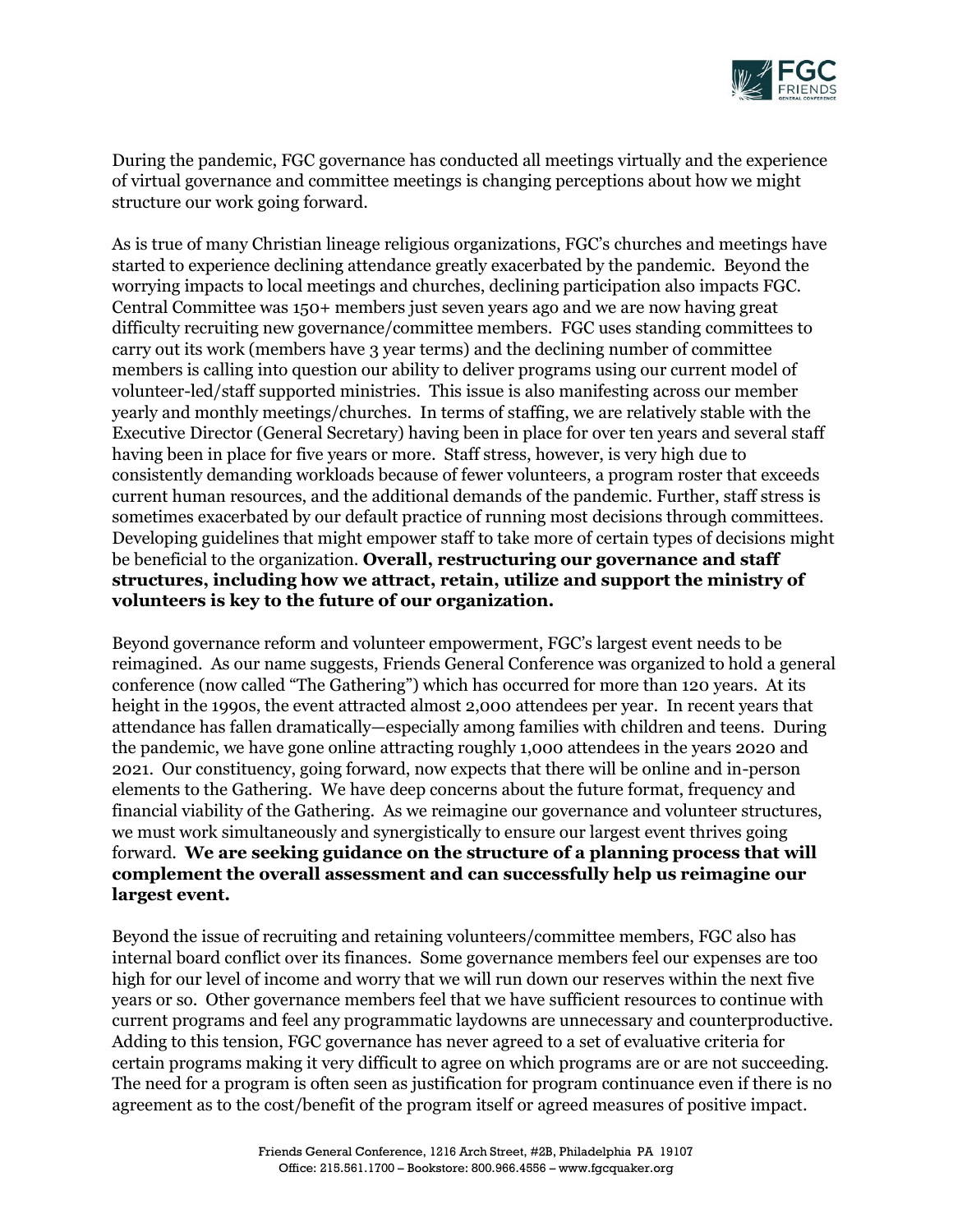

## **Helping foster conversations about our finances that build a common vision while also helping us set out shared evaluative criteria and processes for program evaluation will help our organization become stronger.**

As we talk about changing the structure and format of several aspects of the organization, we are reminded of the saying "culture eats strategy for breakfast." We recognize that there are strong cultural practices within the operations of Friends General Conference that will have to be addressed in order to see possible structural reforms succeed. Our hope is that this assessment and its recommendations will not only point us towards needed structural changes, but might also inform new practices that will lead to shifts in our culture. As a spiritual community, we believe in the transformative power of Spirit to work through groups of people to see change realized both within ourselves and our community.

Further, as we reach the close of this section it's important to reemphasize our board level commitment to becoming an anti-racist institution. As a majority white religion in North America, the white membership of FGC has had a history of being culturally and structurally unwelcoming, painfully so, for Quakers of color (while many Quakers of all races have been committed to abolition and civil rights—structural and cultural racism has persisted within our membership). As an institution, FGC has not lived up to our spiritual calling to be an egalitarian religious body. Recently, FGC conducted an assessment of structural racism within our organization and we made a commitment to move the organization culturally and structurally towards a better place. As mentioned earlier, we are actively guided by the query, *"How does this decision support FGC in its goal to transform into an anti-racist faith community?"* We are also a rapidly aging religious body. Our goal is to become a fully multi-racial, intergenerational and just spiritual community. **Whatever the recommendations are that come from this planning process, they must help FGC fulfill our spiritual commitment to uplift "that of God in everyone."**

# **Scope of Work, Deliverables and Timeline:**

We are flexible about the scope of work. In particular, we realize we have an ambitious list of items we wish to examine. Your proposal will be considered if the scope you propose to address includes governance, volunteers, and helping structure a process to reimagine of our largest event. However, we may view proposals that include the full scope of work more favorably depending on the proposals we receive. Further, we understand that you as the consultant may have a better idea of how to structure the work to reach the deliverables within the stated timeline and budget. With that said, our initial sharing of ideas will likely be helpful to your construction of a proposal.

- Possible tasks and/or services for which the consultant(s) will be responsible
	- o Providing a process framework for the assessment
	- o Conducting meetings/focus group sessions
	- o Developing and discussing possible options/recommendations
- Possible tasks for which staff and volunteers will be responsible
	- o Arranging of meetings/focus groups
	- o Providing background information and documents to the consultant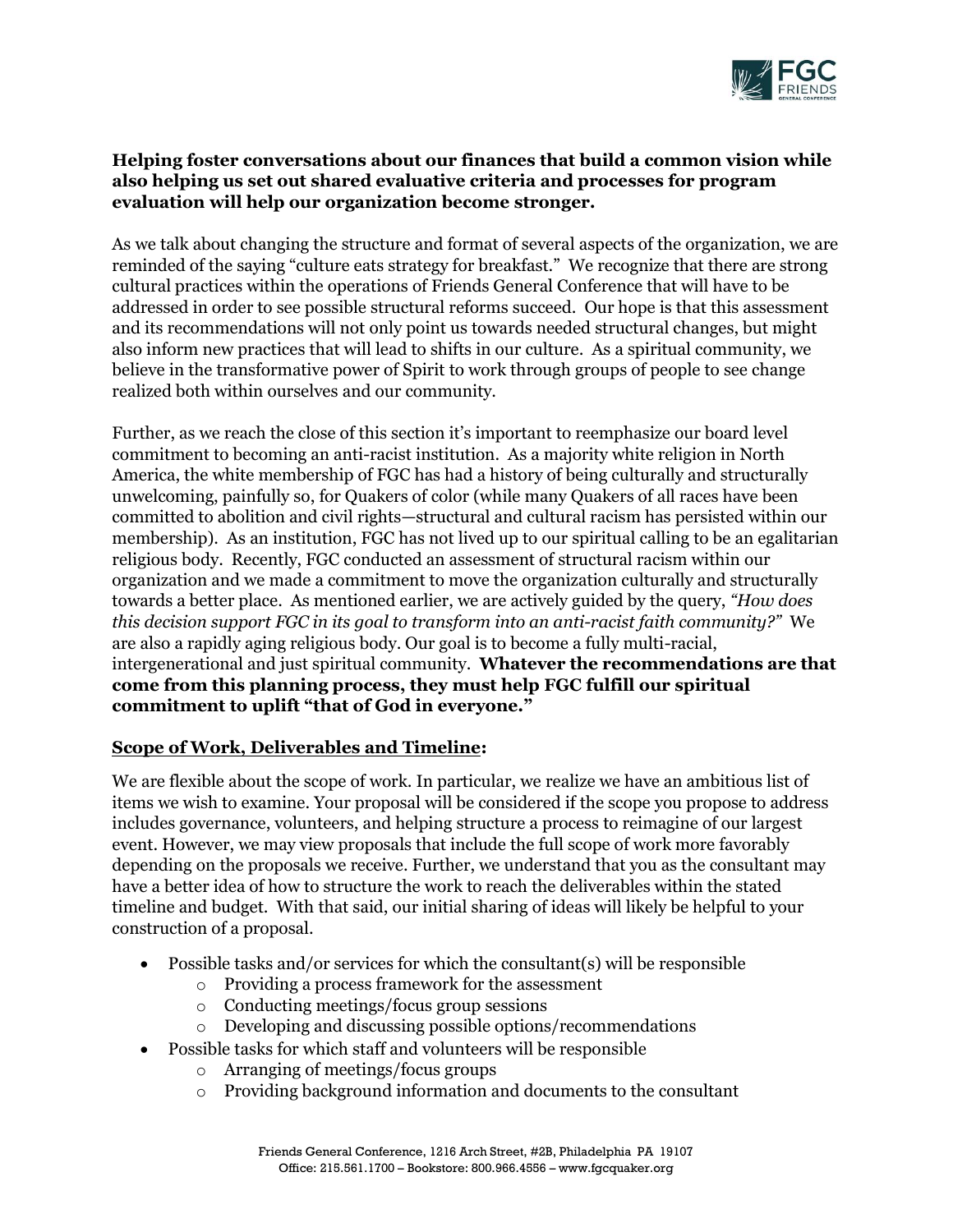

- o Conducting surveys of our constituents directed by the consulting firm
- Possible meetings that consultant(s) might participate in (final schedule to be negotiated)
	- $\circ$  A series of one-on-one meetings with the consultant might be beneficial with certain stakeholders. This can be established during contract negotiation and/or discovery.
	- o One online meeting with Executive Committee (90 Minutes)
	- o One online meeting with full staff (90 Minutes)
	- $\circ$  One online meeting with Administrative + Program team (60 Minutes)
	- o One online meeting with Gathering staff + Long Range Conference Planning leadership (60 Minutes)
	- o One online meeting with the Committee for Nurturing Ministries (30-60 Minutes)
	- o One online meeting with Yearly Meeting leadership (association members) (90 minutes)
	- o One online meeting with the Nominating Committee (30-60 Minutes)
	- o One online meeting with the Institutional Assessment Implementation Committee (60 Minutes)
	- $\circ$  One or more online meetings with the staff evaluations working group (30-60) Minutes)
	- $\circ$  Online meetings as mutually agreed with the General Secretary (Executive Director) and Presiding Clerk (Board Chair) to help shepherd the project.
	- o One in-person or online meeting with Central Committee to present recommendations (90-120 Minutes)
- Deliverables—Draft and final products (in order of priority)

Necessary

- o Recommendations for alternative volunteer, staff, and governance structures (including assisting certain committees restructure such as the Committee for Nurturing Ministries) that will grow and nourish our volunteer base, improve program delivery, ease the workload of staff, and assist with decision-making. Should include changes/process needed to implement the changes. The recommendations should also maintain our commitment to spiritually based decision-making that seeks Godly outcomes through communion with Spirit.
- o A process to help us reimagine the Gathering, currently our largest program.
- $\circ$  A process that helps us refine how to use campaign money to hire additional staffing that supports our program priorities, supports our new governance and volunteers structures, and guides us on how to structure ourselves long-term once campaign money has exhausted itself in 3-5 years.

Optional, but still highly preferred

- o Help establish shared criteria for program evaluation, the sample evaluation of one program, and a roadmap for the conduct of future evaluations including resources and structures needed to carry out evaluations. Particular attention should be given to developing shared criteria for the creation and discontinuation of programs by governance.
- $\circ$  Facilitate conversations that help foster a shared conception of what long-term financial stability might look like.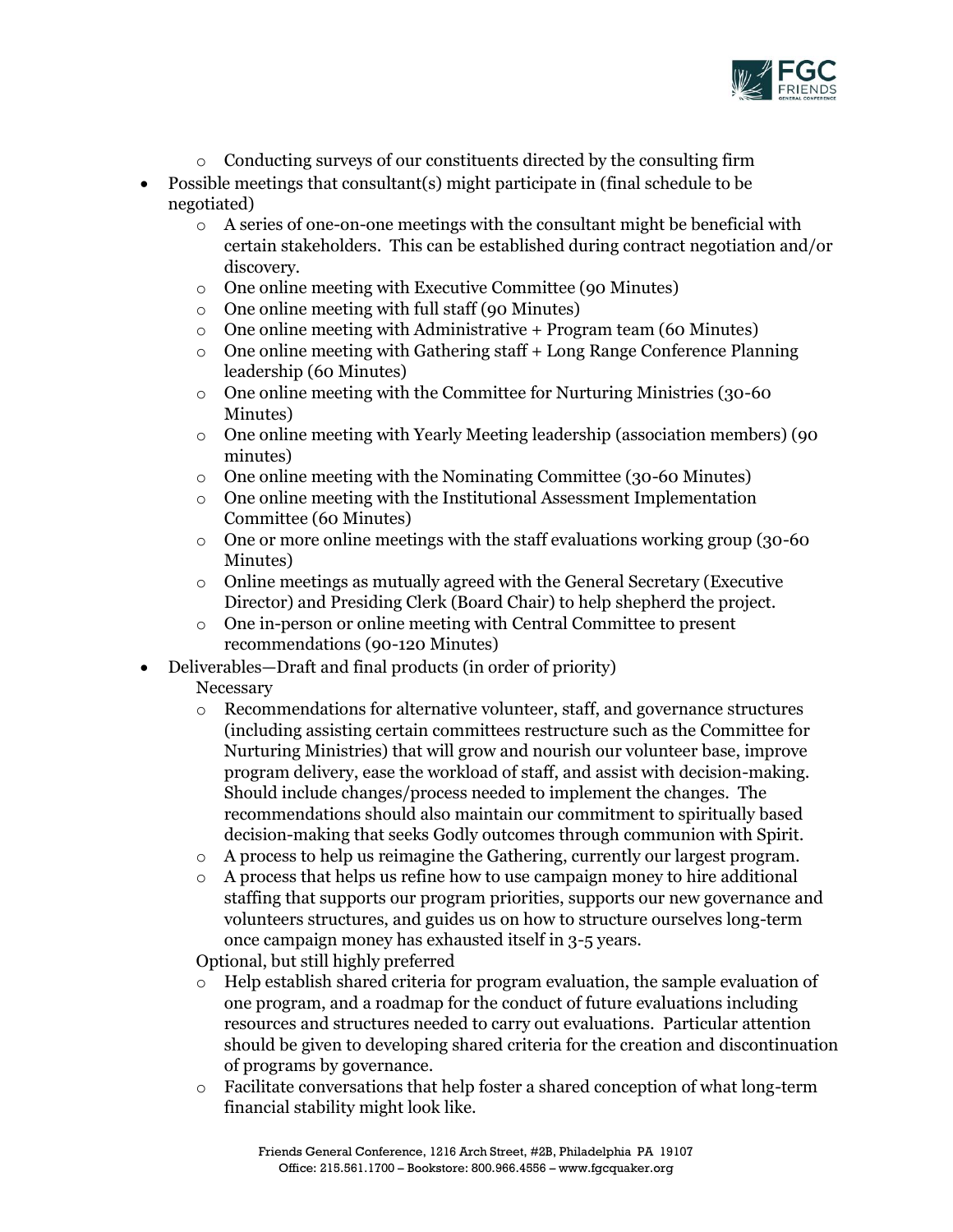

- Draft Timeline
	- $\circ$  We recognize that our preferred timeline may not be possible for a variety of factors including the availability and potential start date of your firm. Therefore, we have included a draft preferred shorter timeline below and a longer timeline following it. Of course, a final timeline would be worked out through consultation and you should feel free to offer an alternative in your written proposal.

o

# Preferred Shorter Timeline

- $\circ$  Proposal submitted by June 15<sup>th</sup> with notifications within two weeks.
- $\circ$  Discovery through committee meetings and additional background materials through August 12th.
- $\circ$  Additional discovery with event and program participants through the FGC Gathering July 3rd-9<sup>th</sup>.
- $\circ$  Initial recommendations by August 26<sup>th</sup> with 2 online presentations open to all Central Committee members
- $\circ$  2<sup>nd</sup> round draft recommendations presented to Executive Committee (24th of September)
- $\circ$  Final recommendations to Central Committee (20<sup>th</sup>-23<sup>rd</sup> of October)

## Longer Timeline

- $\circ$  Proposal submitted by June 15<sup>th</sup> with notifications within two weeks.
- $\circ$  Discovery through committee meetings and additional background materials through September 30th.
- $\circ$  Additional discovery with event and program participants through the FGC Gathering July 3rd-9<sup>th</sup>.
- o Initial recommendations to Central Committee in late October ( $20<sup>th</sup>-23<sup>rd</sup>$ ) with 2 online presentations open to all Central Committee members
- o 2nd round draft recommendations presented to Winter Executive Committee (End of January).
- o Final recommendations to a special called meeting of Central Committee (February)
- Format for deliverables
	- o Written report and oral presentation with Q&A; report will be available for public posting on our website and distribution to our association members

## **RFP Response Submittal & Evaluation**

Your proposal should address the following:

- o What are your areas of expertise and how do they relate to FGC's needs described in this RfP?
- $\circ$  How has your firm successfully helped other organizations with their anti-racism work?
- o Have you completed any specialized training or certification related to our needs?
- o How long have you been in the business?
- o Please estimate your fees to meet the needs described in this RfP? What is included and what is not included?